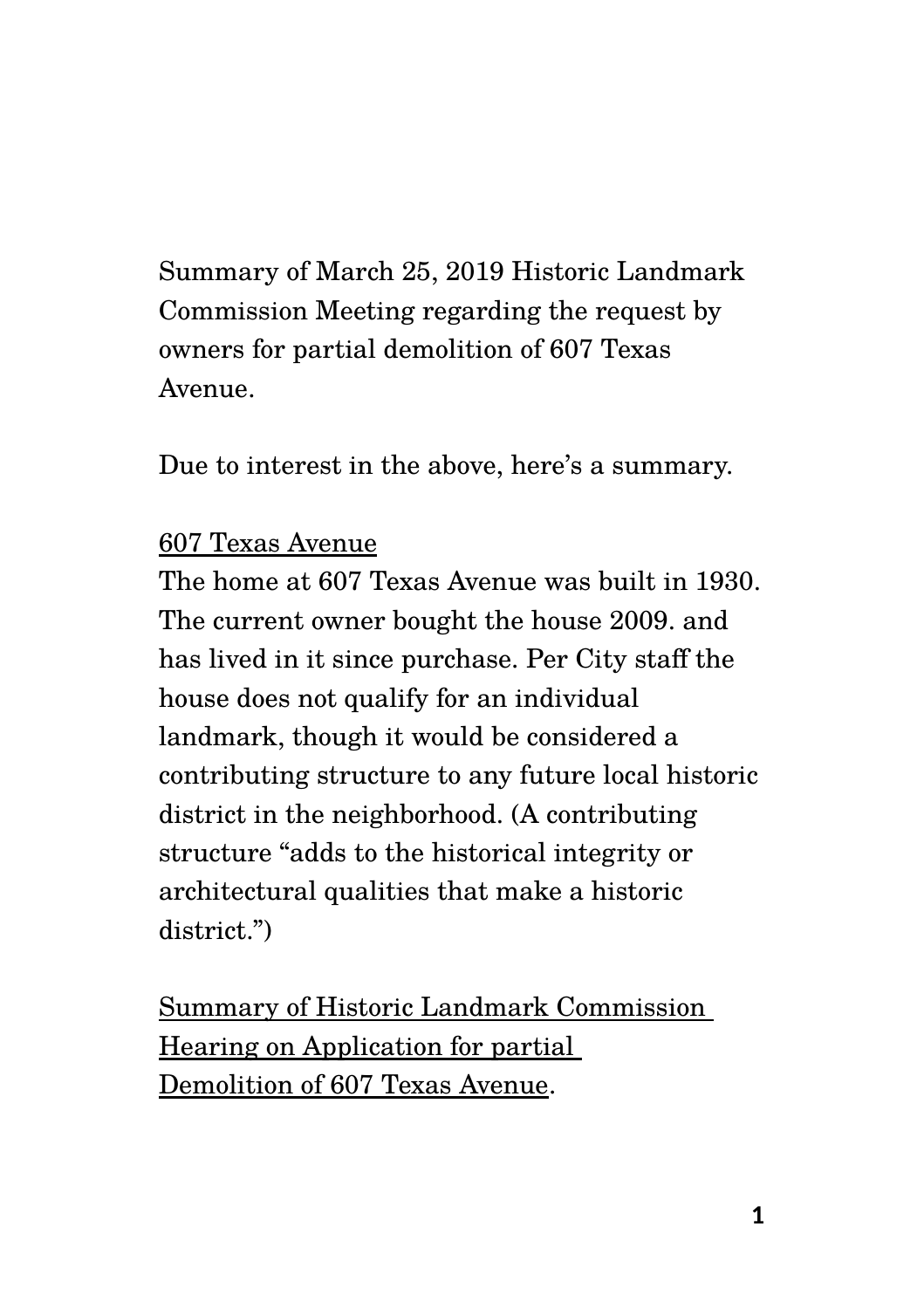Hancock Neighborhood attendees: Natalie Axe, Coan Dillahunty, Merianne Gaston, Mary Sanger

Steve Sadowsky, the City's Landmark Historic Preservation Officer, presented the case and staff recommendation

As posted by the Landmark Commission:

# "*PROPOSAL FOR NEW CONSTRUCTION*

*The applicant proposes an addition to the first floor and the addition of a second floor to the house. The proposed addition will add 296 square feet to the first floor, 1,175 square feet to the second story, and 240 square feet of habitable attic space to the 1,218 square foot existing house. The proposed second story addition will be offset to the left of the house, and will contain a frontfacing gable with paired 6:6 fenestration and a shed-dormer to the east (left). The area of the second story addition with the habitable space in the attic will be set further back and will be fronthave a front-facing gable.*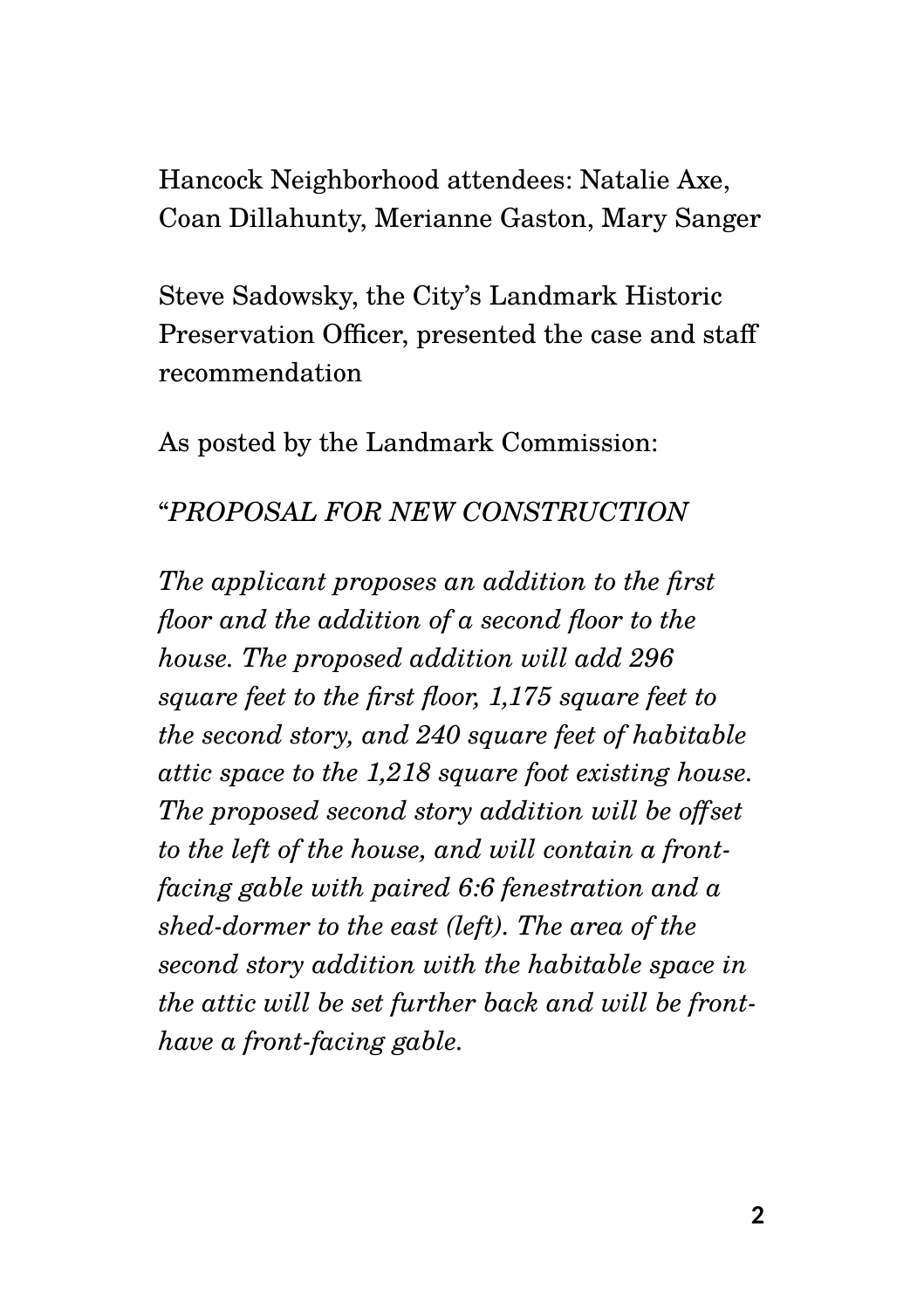*The materials proposed for the addition are brick, hardi-plank, and stucco. Some of the windows removed from the existing house will be re-used in the addition, particularly in the front-facing sections with brick veneer. Additional fenestration will be Marvin Integrity fiberglass windows divided lite casement and picture windows. The roof will have dimensional asphalt shingle.* 

### *STAFF COMMENTS*

*Staff has evaluated this house for designation as a historic landmark and has determined that the house does not meet the criteria for landmark designation as set forth in City Code:* 

#### *STAFF RECOMMENDATION*

*The proposed addition is large and has the potential to overwhelm the original house. Staff recognizes that the house does not qualify as a historic landmark, but is completely intact now, and would definitely be contributing to a potential historic district in the neighborhood. Staff recommends scaling back the addition from*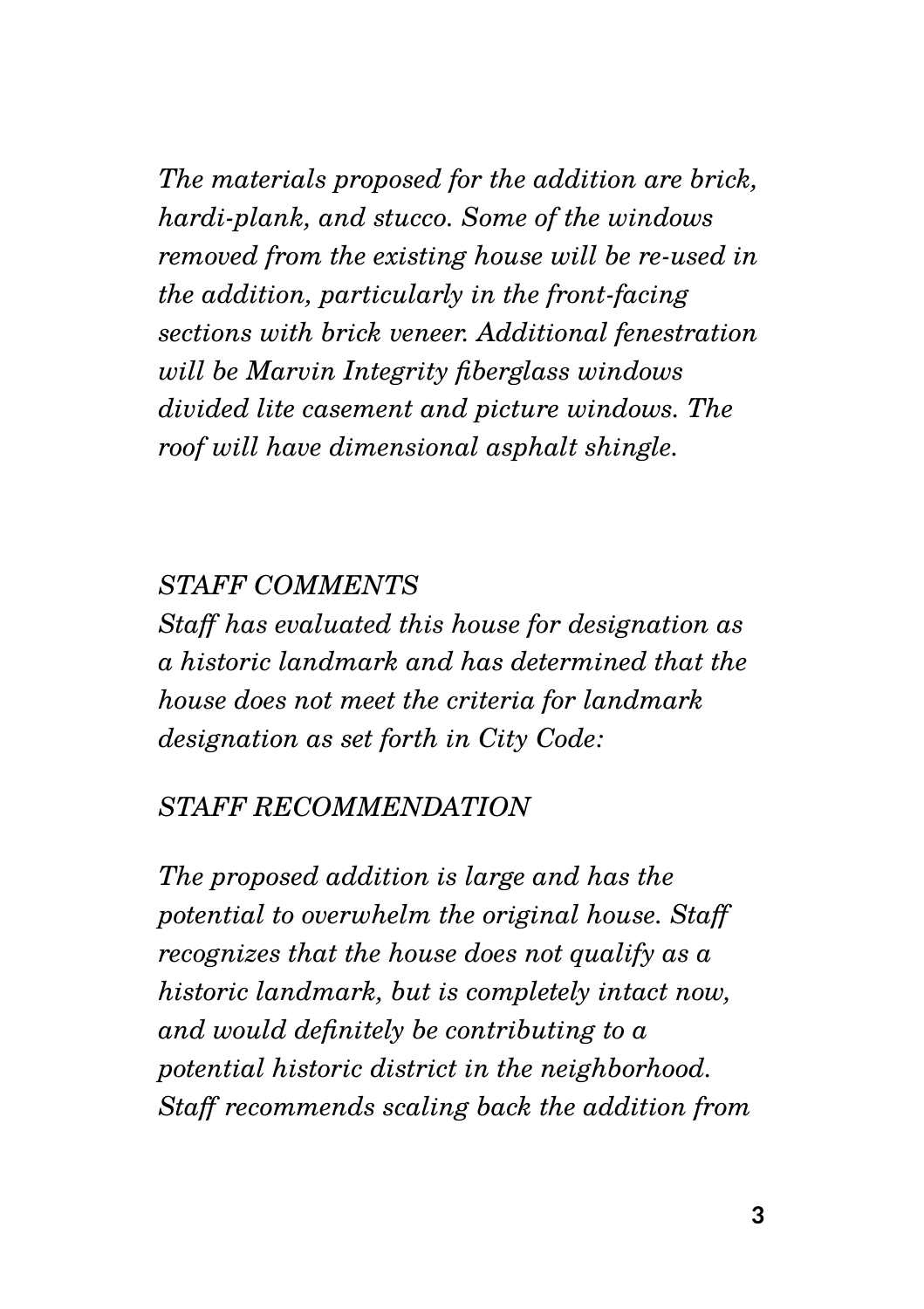*the front, so that the existing house retains a much higher degree of articulation in the proposed configuration, but release of the permit upon completion of a City of Austin Documentation Package, consisting of photographs of all elevations, a dimensioned sketch plan, and a narrative history, for archiving at the Austin History Center. "*

#### In Favor, Object

The owners stated that they had done their best to preserve the architectural aspects of the house, including reuse of original materials and maintaining the full facade. They also stated

they had met with some neighbors over the weekend about their plan in advance of the hearing and listened to their concerns. The owners said they were supportive of a local historic district and had design standards been in place, they would have followed them, but since no standards existed, they did their best.

The homeowners' architect pointed out how the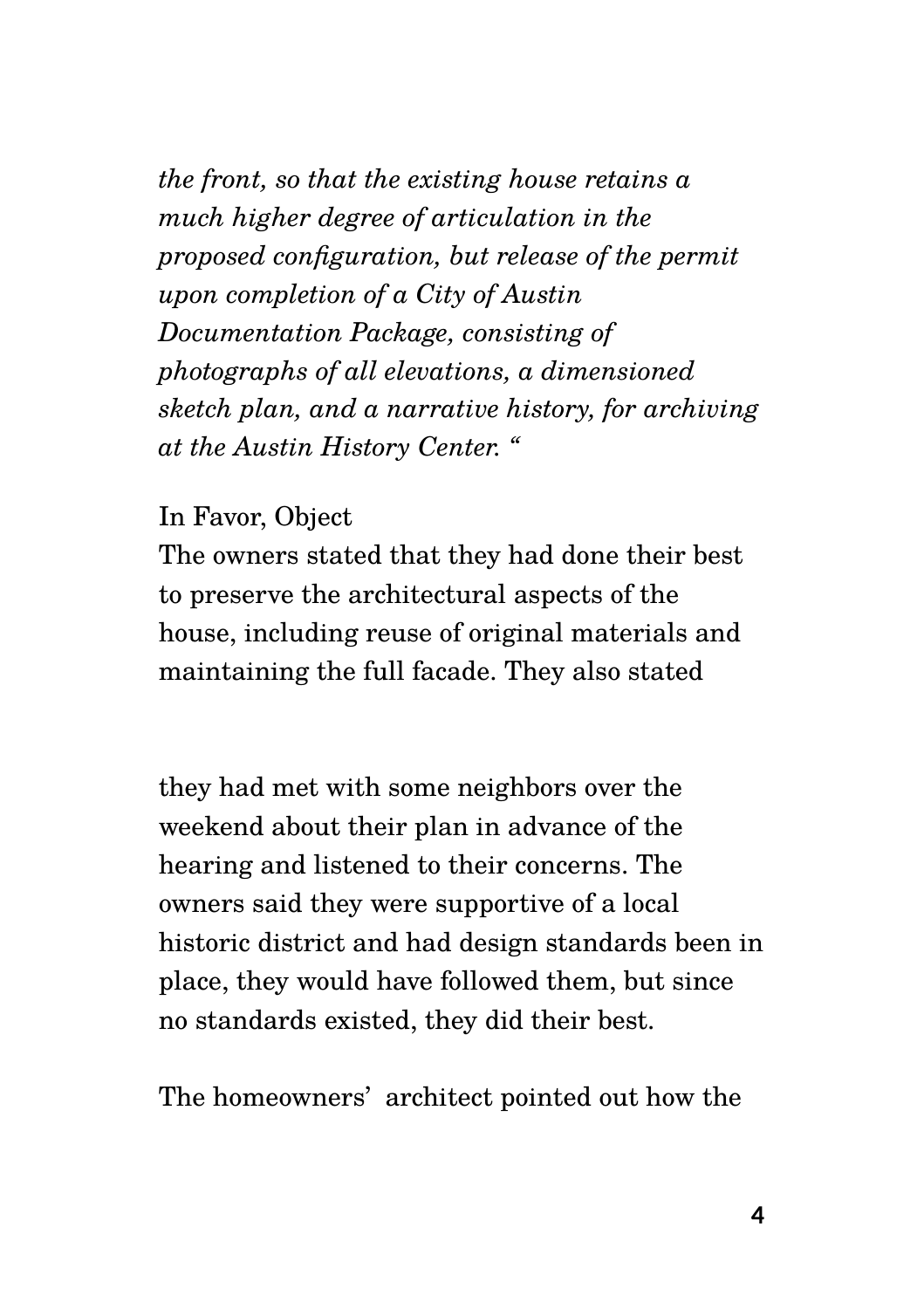original materials were to be re-used in the remodel, the window style were being preserved and the exterior finishes would match the historic style. He added that the addition would be "doing a favor to the neighborhood" by being a tasteful and well considered addition.

The neighbors then spoke in opposition to the request for partial demolition requesting a postponement in order for the owners to voluntarily meet with the Commission's Committee on Certificate of Appropriateness.

Natalie Axe spoke first, indicating that an LHD was in the process of being considered and that the house was an intact building from 1930 and would be a contributing structure\* as it now stands and would be non-contributing after the partial demolition and proposed addition. She also presented the Commission with nine letters

from immediate neighbors, and one letter from a neighbor not within 500 ft, but greatly interested, all requesting the Commission to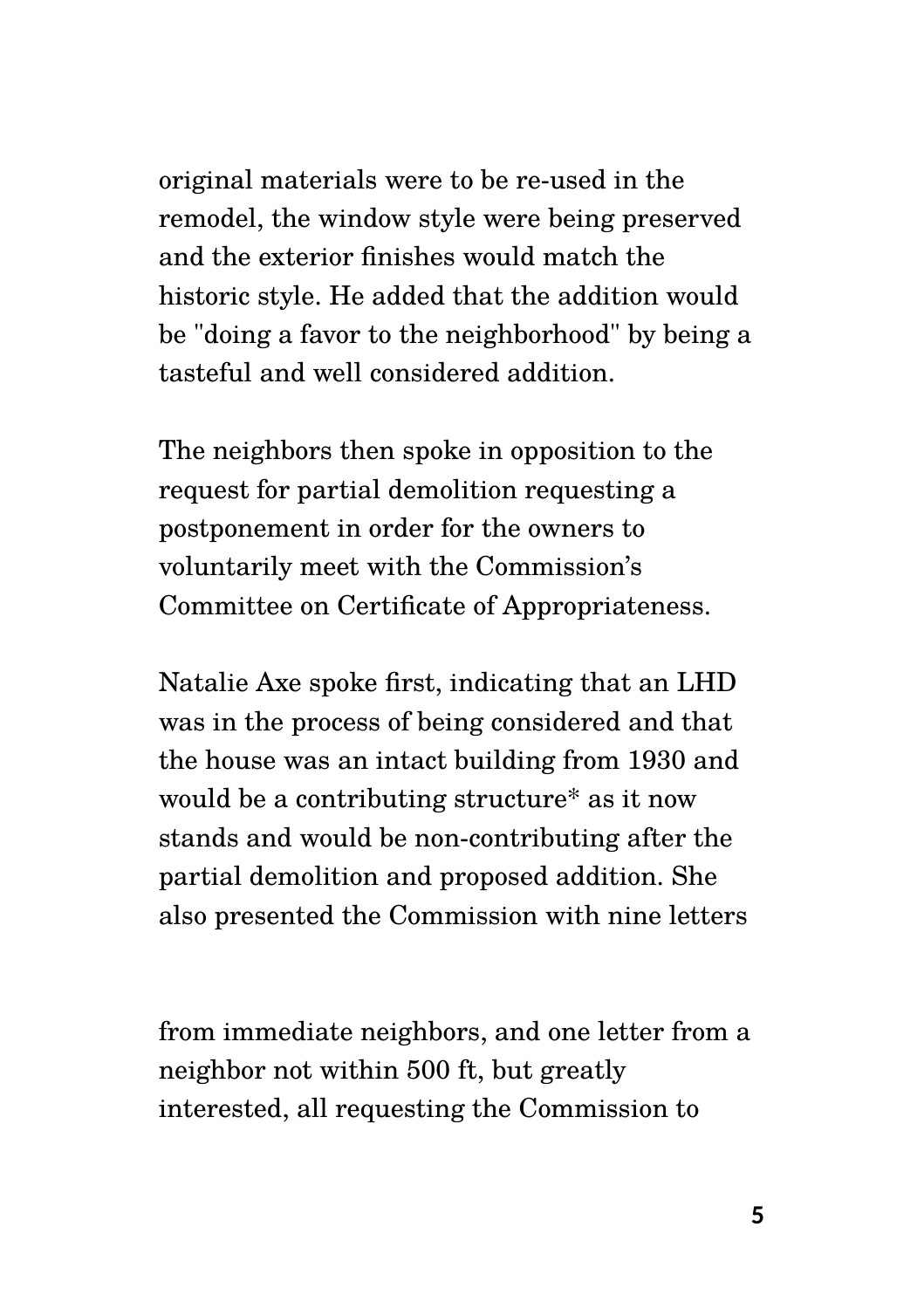postpone the partial demolition to give the owners time to meet on April  $8<sup>th</sup>$  with the Commission's Review Committee on Appropriateness which could help the owners address staff recommendations as well as provide design changes that would allow the home to remain a contributing structure.

Coan Dillahunty stated he was a member of the Hancock Neighborhood LHD committee, he provided a quick overview on the committee's work to date and made the same points as Natalie, ultimately requesting that the case decision be deferred until it could be reviewed by the Landmark Commission's Appropriateness committee.

At some point during the back & forth between the Commissioners and Sadowsky, the latter pointed out Department of Interior standards are used when local standards have not been adopted.

In the hearing discussion, Sadowsky said he understood the Hancock Neighborhood was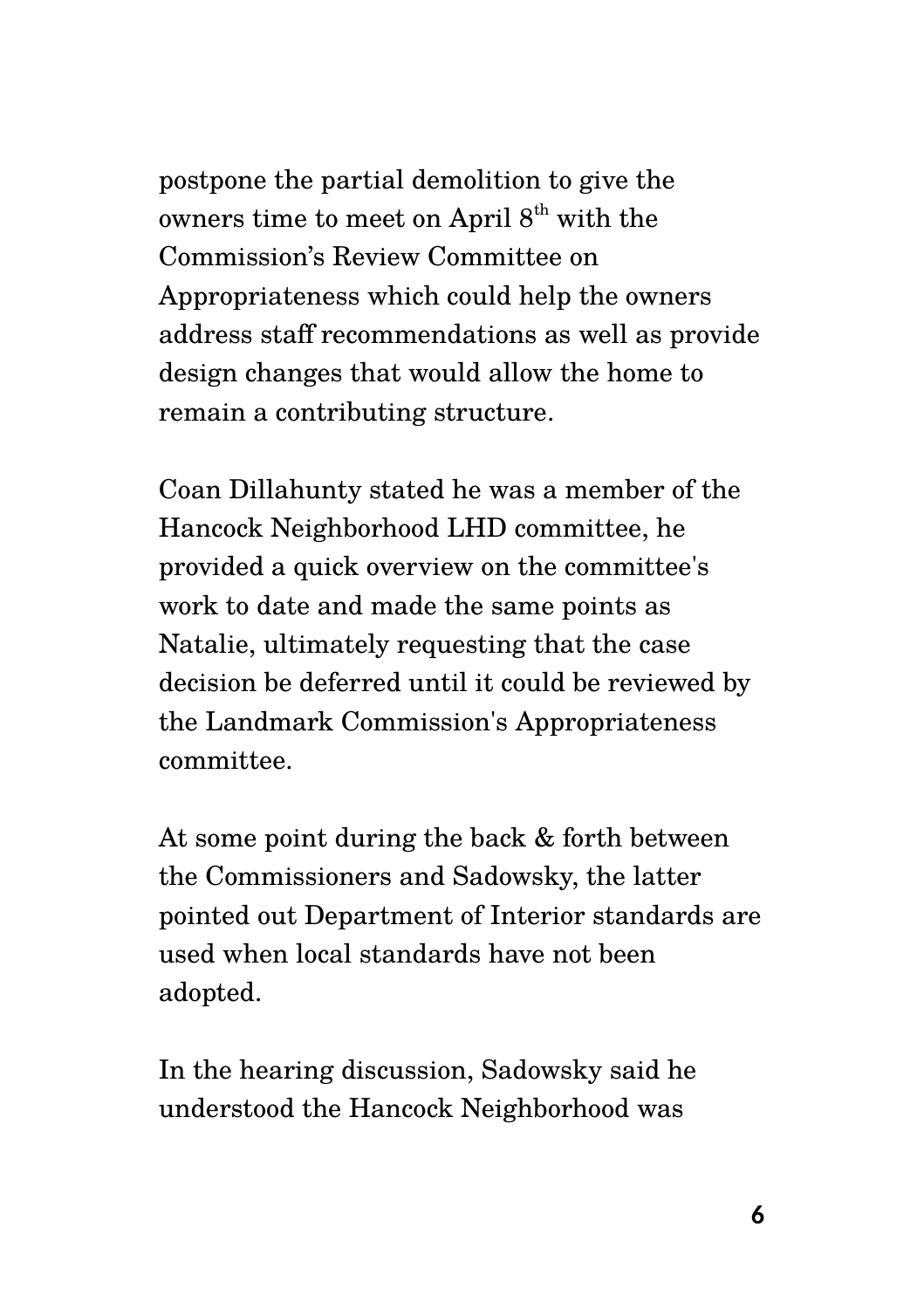currently in the process of researching a Local

Historic District designation and he was very supportive of that effort in that Hancock is one of the most intact historical neighborhoods. At the same time, however, this should not be the basis for the decision about the current case.

Commissioner Heismath pointed out this case is a prime example of why we need historic districts, explaining the Review Committee of Appropriateness had no jurisdiction in that the home is not considered a historic landmark and is not located in a local historic district.

There was a discussion among the Commissioners about whether the renovation would make this home a non- contributing structure . Commissioner Meyer explained that the height of the renovation and the front roof plane would not convey the home's history. Director Sadowsky, Commissioners Koch and Commissioner Emily Hibbs agreed. Moreover, Commissioner Kevin Koch, who is also the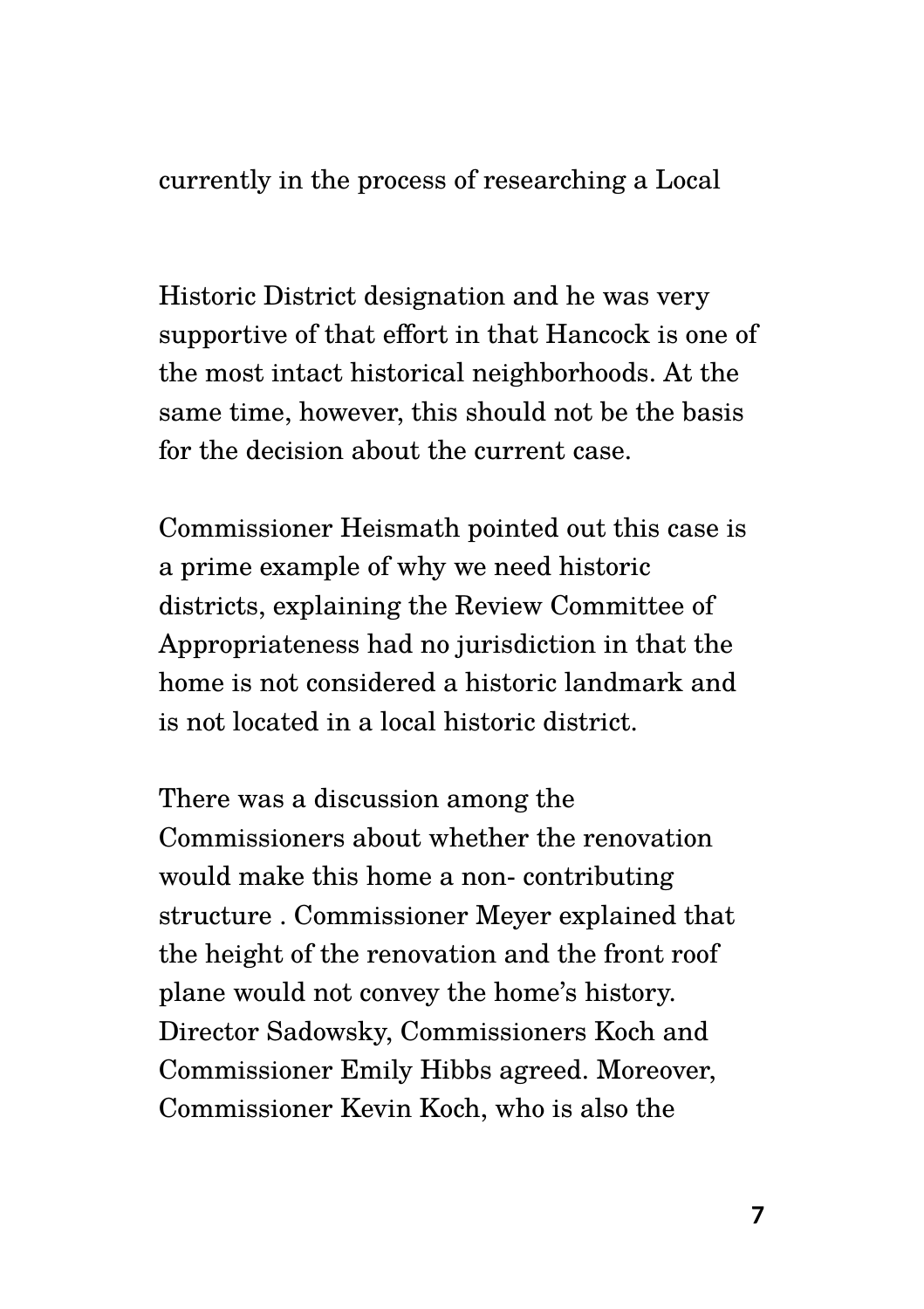architect of the Capitol Preservation Board, told the owners he thought a few tweaks to their plan would allow the home to remain a contributing structure. It was also explained that as a contributing property in a local historic district one is available for a tax abatement for seven years with certain conditions. (For more

information see tax exemption for local historic districts at AustinTexas.Gov)

Since no LHD is in place and the property is not eligible for landmark status, the Commissioners didn't think they had the authority to postpone the partial demolition request and require appearance before the Appropriateness Committee. Commissioner Koch made a motion approving the partial demolition based on the completion of the City's standard information packet. Importantly, the motion also recommended that the owners appear voluntarily before the Appropriateness Committee to get guidance on how the addition could be made in a way that wouldn't make the building necessarily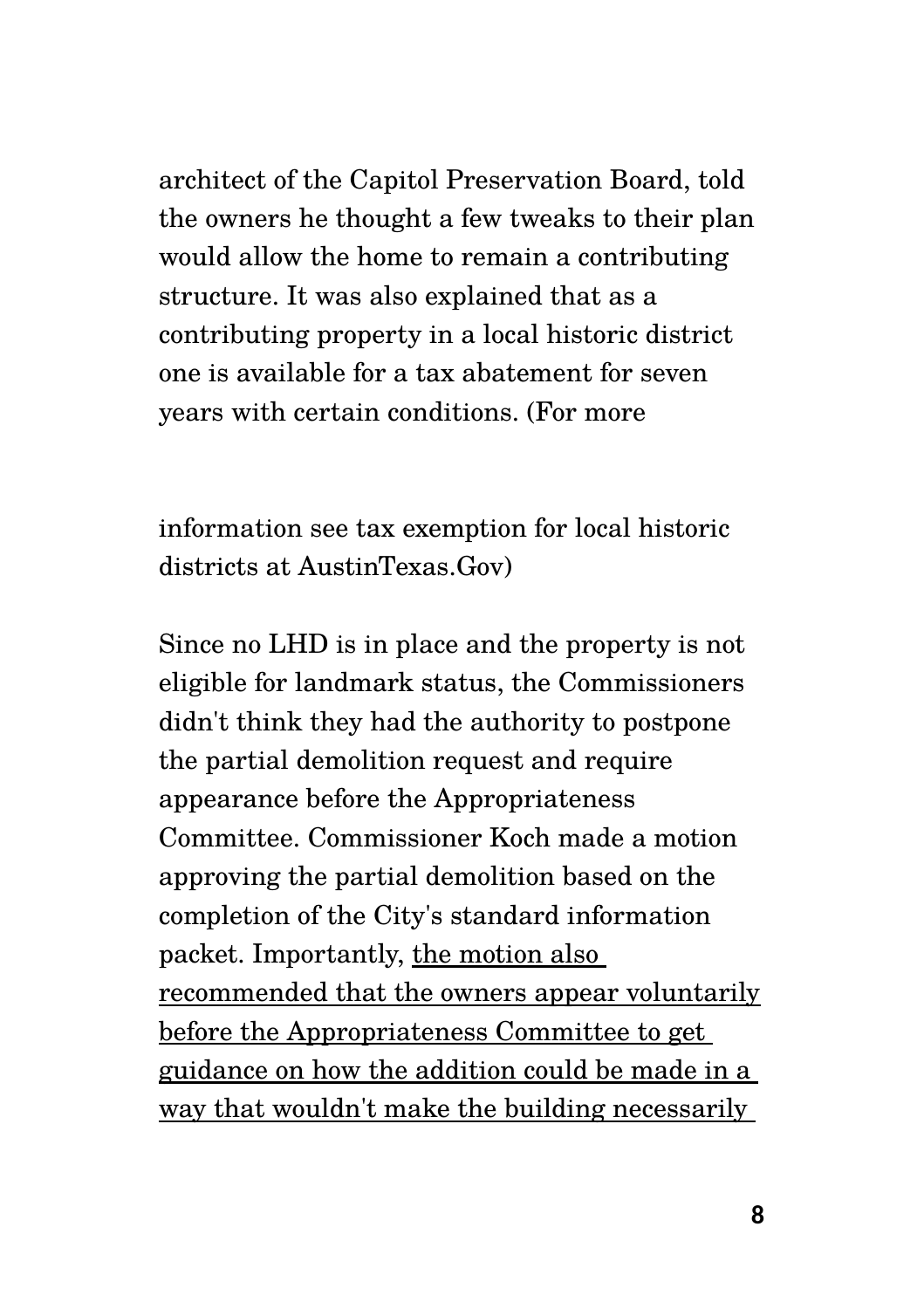non-contributing, but that was only a nonbinding recommendation. The motion passed. Commissioner Meyer once again encouraged the owners to come voluntarily to the Certificate of Appropriateness Review Committee.

Notification timing

The neighbors within 500 feet of 607 Texas A venue received the mailed notice for a partial demolition on March  $14<sup>th</sup>$  The staff posted the renovation plan & its recommendation on March  $21<sup>st</sup>$ , the hearing took place the following Monday, the  $25<sup>th</sup>$ . The owners requested an

expedited hearing which possibly compressed the notification process. There is no requirement that an owner confer with the Neighborhood **Association** 

At the time of this writing, there is no information on whether the owners of 607 Texas Avenue have changed their renovation plans.